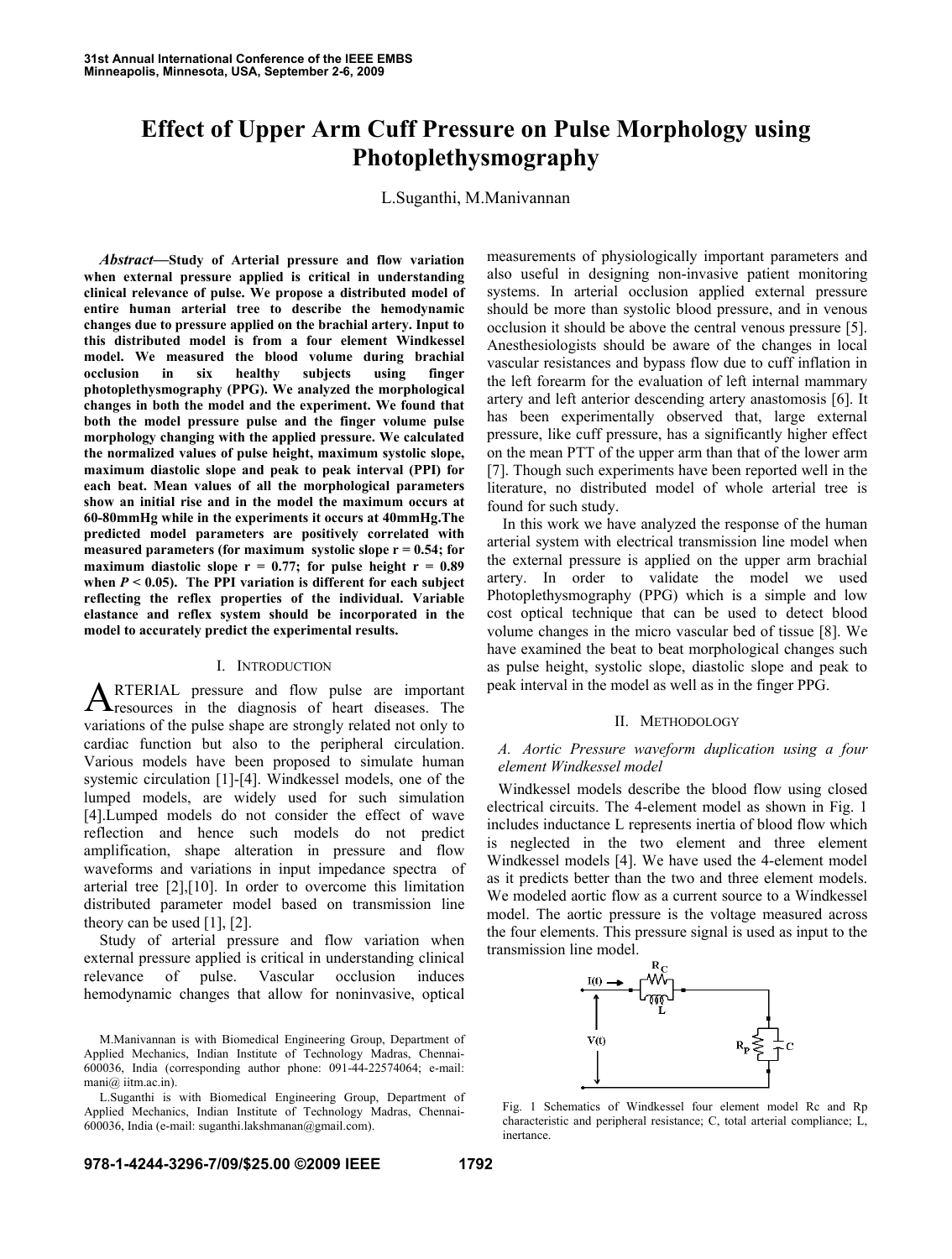## *B. Electrical Transmission Line model*

The similarity between the one dimensional *Navier-Stokes*  equations of fluid dynamics and telegraph equations of the electromagnetic waves propagation has been long used in modeling arterial system [2].

 Fluid dynamic system parameters such as fluid volume, pressure, flow, fluid inertia, hydraulic resistance, compliance and proportionality constant of radial (leakage) flow are analogous with electrical system parameters such as charge, potential, current, inductance, resistance, capacitance and conductance respectively.

The electromagnetic waves propagation is described by equations (1) and (2).

$$
\frac{-\delta V}{\delta x} = IR + L\frac{\delta I}{\delta t} \tag{1}
$$

$$
\frac{-\delta I}{\delta x} = IR + L \frac{\delta V}{\delta t}
$$
 (2)

where *V* is the electrical voltage, *I* is the electrical current, *R*  is the electrical resistance, *L* is the electrical inductance, *G* is the electrical conductance, *x* is the distance and *t* is the time. Using the above equation a hydraulic system can be modeled as an electrical circuit and compliant tubes can be modeled as small segments of transmission line [2].



 Fig. 2. Schematic model of human arterial tree with 128 electrical equivalent segments. In the inset Windkessel model by which pressure input to the arterial tree is given, brachial artery segment and radial artery segment in forearm are shown.

 The *RLC* values can be calculated from the mechanical parameters of compliant tubes using the following

relations.  $R = \frac{8\mu}{\pi r^4}$ ,  $L = \frac{\rho}{\pi r^2}$ ,  $3\pi r^2$  $C = \frac{3\pi r^2}{2Eh}$  where *R* is the

resistance per unit length, *L* is the inductance per unit length,  $C$  is the capacitance per unit length,  $\mu$  is the blood viscosity, *r* is the radius of the tube (or artery),  $\rho$  is the blood density, *E* is the *Young's* modulus. We synthesized the model of whole human arterial tree combining 128 individual arterial segments which is shown in Fig. 2. Previously published

data were used for finding the parameters R, L, C and R**<sup>t</sup>** [1]. The conductance G which represents leakage is not considered in the model.

## *C. External cuff pressure as a voltage source*

We modeled the external cuff pressure as voltage source in series with a diode on the brachial artery segment of the transmission line model as in [10] which is shown in Fig. 3. The external pressure reduces the radius of the arterial segment and hence the resistance calculated increases. The variable voltage source increased in steps to simulate the increments in cuff pressure.



 Fig. 3. Modification of brachial artery segment of the distributed model shown in Fig.2

We used SIMULINK to generate a realistic pressure waveform using the 4-element Windkessel model. The input aortic flow rate can be changed to control the duration of the output pressure waveform. Typical input flow and output pressure of the Windkessel model are shown in Fig. 4(a), 4(b). The radial pressure pulse and its first derivative when the external pressure applied are shown in Fig.5. Changes in the pulse morphology with different external pressure, as predicted from the model, are shown in Fig.6.



its derivative (bottom) and the applied cuff pressure (middle).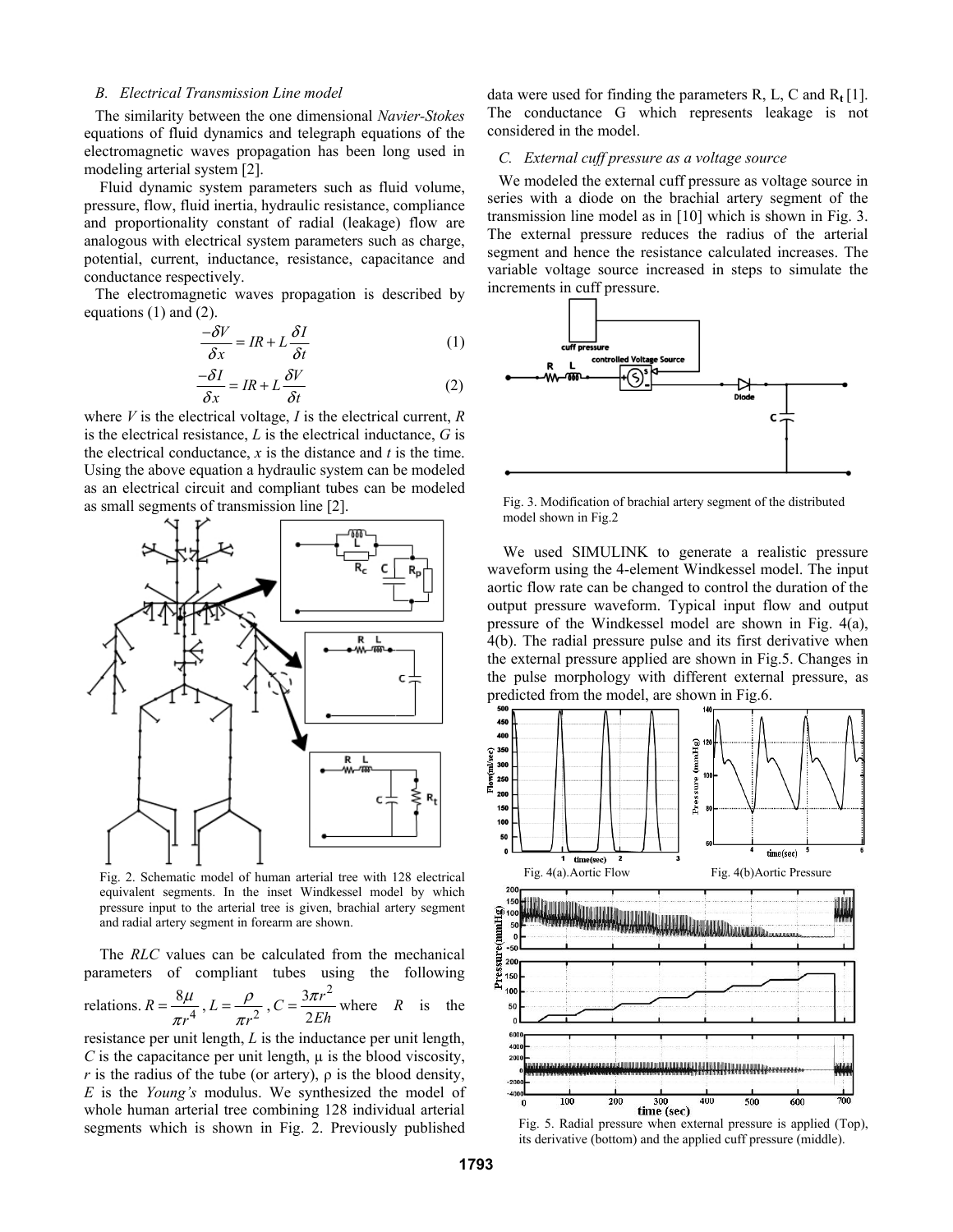

 Fig. 6. Radial pressure waveform shape changes with different external cuff pressure.

## *D. Experimental Protocols*

We measured volume pulse using PPG in six healthy volunteers with no history of cardiovascular disease. The age of the subjects were in range of 22 to 29 years and Body mass index of  $24.31 \pm 2.73$ . All the measurements were undertaken in a temperature-controlled room (20±1°C). We measured the systolic, diastolic pressures and pulse rate using blood pressure monitoring device, not considered in this study. The cuff was wrapped around the upper arm of the left hand and the PPG was placed on the forefinger of same hand. The subject initially lied in supine position and relaxed for five minutes. During the whole measurement, the subject breathed normally. The hands were kept at heart level and the subject was also asked to remain still in order to reduce the motion artifacts. We raised the cuff pressure from 0mmHg to 140 mmHg in 20 mmHg steps. We acquired 30sec recording of the signal at 100Hz at each cuff pressure level. We increased the pressure levels in 10 sec. For each subject we performed three trials with 5 minutes gap between each trial.

## *E. Data Acquisition and Preprocessing*

We used Biopac model MB35 system for acquiring PPG. We filtered the pulse signal below 0.3Hz and above 10Hz. We manually removed the prominent motion artifacts in the data.

## *F. Statistical Analysis*

We performed paired student's t- test for calculating correlation coefficient between measured and model parameters. P<0.05 was considered to indicate statistically significance.

## III. RESULTS

We calculated the following parameters for each beat: maximum value, minimum value, maximum time, maximum of first derivative (maximum systolic slope) and minimum of first derivative (maximum diastolic slope). Calculating the difference between maxima and minima of amplitude, we found the pulse height and then normalized it with corresponding values at zero cuff pressure, similarly the peak to peak interval (PPI) from the time interval of successive peaks and normalized with zero pressure PPI. Mean values of normalized height, normalized PPI, and normalized slope of a single subject are shown in Fig.8, Fig.9 and Fig.10. Fig.11 shows the comparison of the normalized parameters of both the model and the experiment.



Fig. 7. PPG waveform shape changes with external cuff pressure.

 The measured and model parameters are compared with paired student's t-test, indicating that all measured parameters except PPI are statistically significant and positively correlated with model parameters (mean normalized maximum systolic slope:  $r = 0.54$ ,  $P<0.05$ , mean normalized maximum diastolic slope:  $r = 0.77$ ,  $P < 0.05$ , normalized mean pulse height:  $r = 0.89$ ,  $P<0.05$ , mean normalized peak to peak interval:  $r = 0.22$ ,  $P<0.05$ ).



Fig. 8. Normalized mean pulse height of left hand PPG